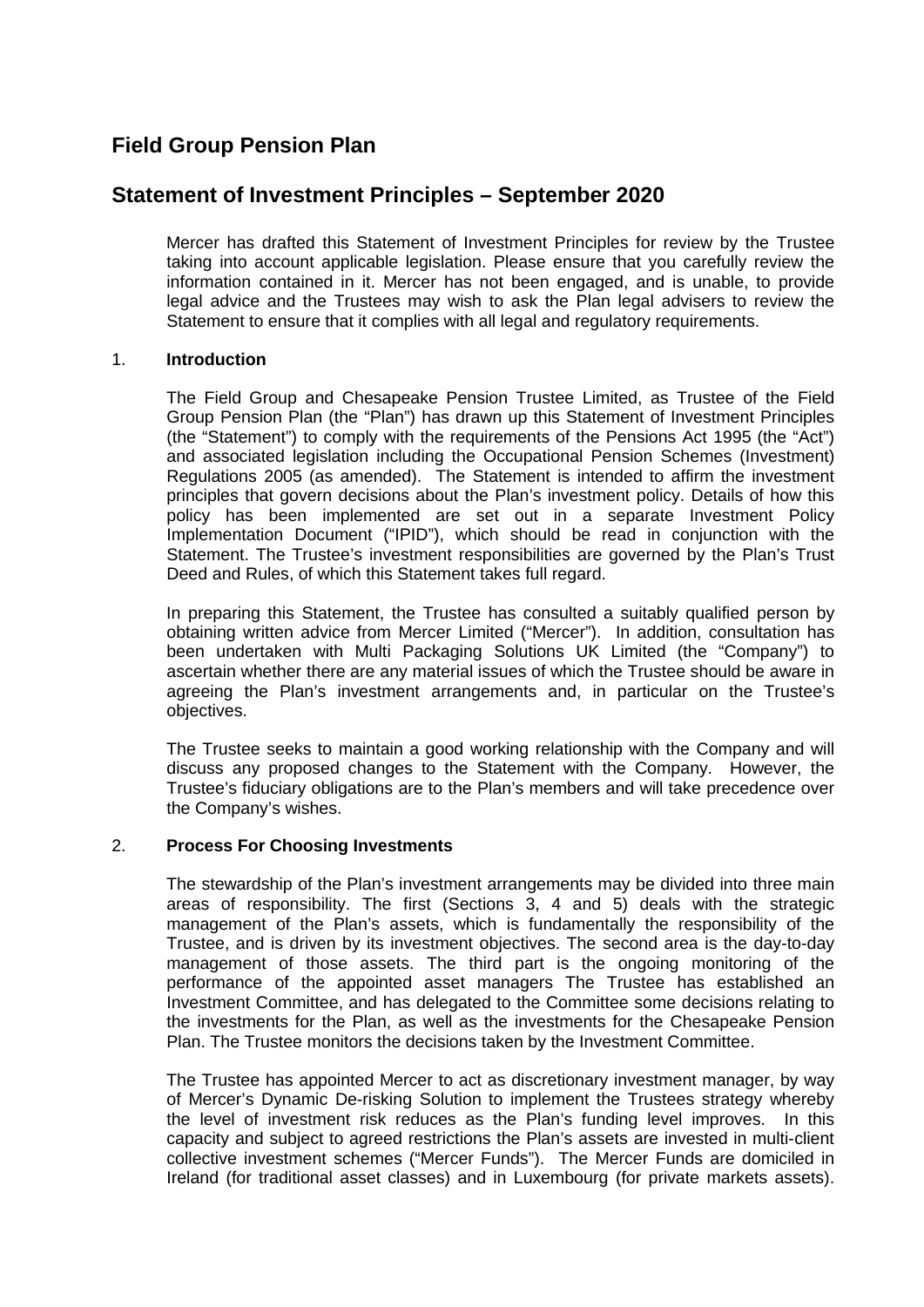The Ireland-domiciled collective investment schemes are managed by a management company (Mercer Global Investments Management Limited ("MGIM")) and the Luxembourg-domiciled funds are managed by Mercer Alternatives (Luxembourg) S.à r.l. and, respectively, these entities have appointed Mercer Global Investments Europe Limited ("MGIE") and Mercer Alternatives AG ("Mercer AG") as investment managers of the Mercer Funds.

In practice, assets in the Mercer Funds are invested with third party fund managers based in countries such as Ireland, UK and USA. Mercer and its affiliates have expertise in identifying, selecting and combining highly rated fund managers who are best placed and resourced to manage the Plan's assets on a day to day basis.

In considering appropriate investments for the Plan, the Trustee has obtained and considered the written advice of Mercer, whom the Trustee believes to be suitably qualified to provide such advice. The advice received and arrangements implemented are, in the Trustee's opinion, consistent with the requirements of Section 36 of the Pensions Act 1995 (as amended).

#### 3. **Investment Objectives**

The Trustee's objective is to invest the Plan's assets in the best interest of the members and beneficiaries. Within this framework, to help guide it in the strategic management of the assets and control the various risks to which the Plan is exposed, the Trustee (in consultation with the Company) has agreed a number of key investment objectives.

The Trustee believes its prime duty is to invest the Plan's assets in such a manner that it is likely that the Plan's liabilities can be met. To achieve this, the Trustee is constantly aiming to achieve and maintain a funding level in excess of 100% under the basis used to calculate the Technical Provisions, as advised by the Plan Actuary from time to time.

The Trustee is aiming to achieve a funding level in excess of 110% on a prudent longterm funding basis. Once full funding on this basis is achieved, the assets will primarily be invested in gilts and high quality credit.

The Trustee recognises the value of excess return over UK Government bonds in terms of reducing costs (thereby retaining the Company's commitment to the Plan) and/or improving benefits. It is therefore prepared to take on risk in pursuit of this excess return by investing in equities and other return enhancing asset classes.

The Trustee understands that taking some investment risk, with the support of the Sponsoring Company, is necessary to improve the Plan's ongoing and solvency funding positions. The Trustee recognises that investment in equities and other growth assets (the Growth Portfolio) will bring increased volatility of the funding level, but in the expectation of improvements in the Plan's funding level through equity (and other growth assets) outperformance of the liabilities over the long term.

The objectives set out above and the risks and other factors referenced in this Statement are those that the Trustee determines to be financially material considerations. Non-financial considerations are discussed in section 9.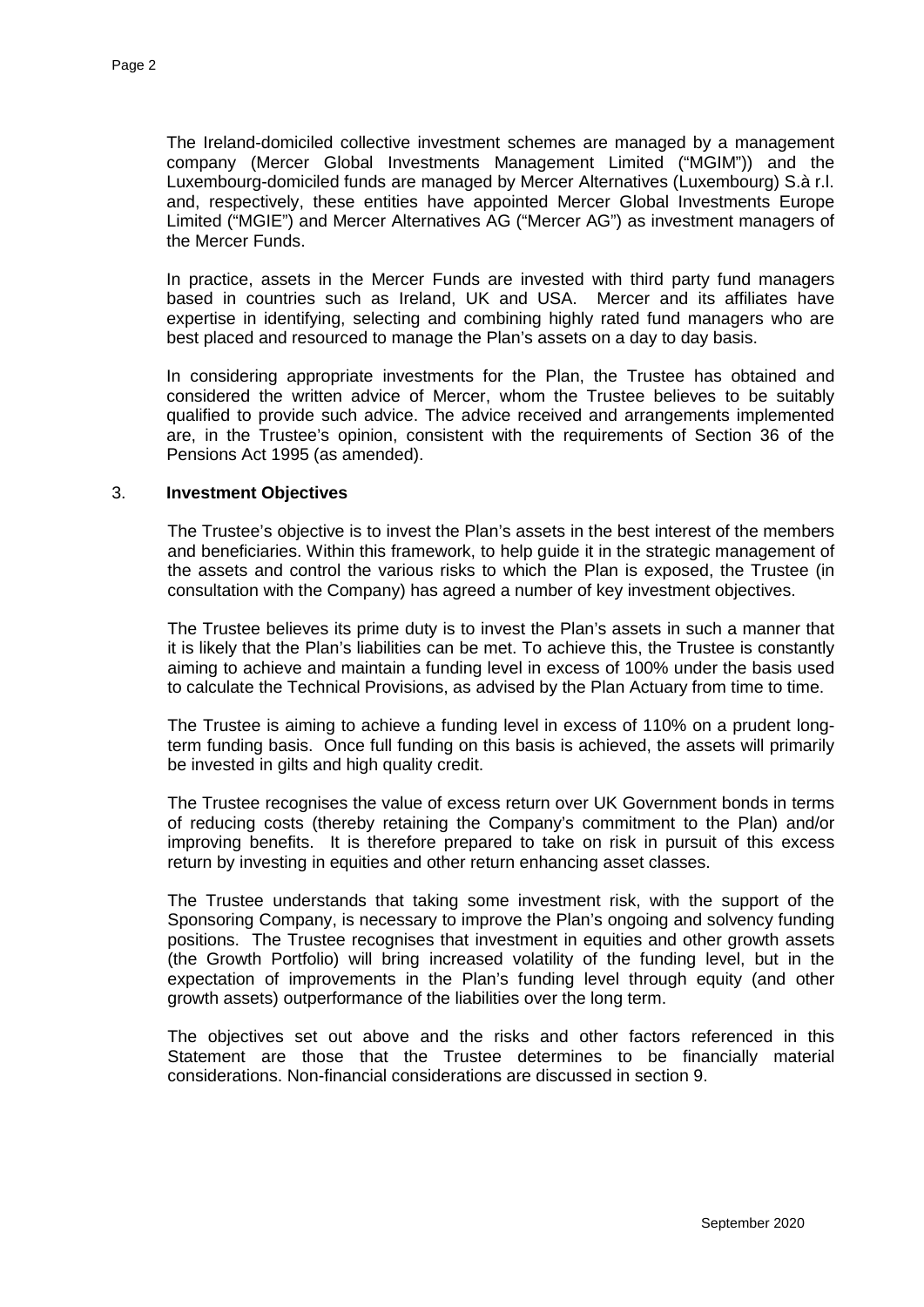### 4. **Risk Management and Measurement**

There are various risks to which any pension plan is exposed. The Trustee's policy on risk management over the Plan's anticipated lifetime is as follows:

- The primary risk upon which the Trustee focuses is that arising through a mismatch between the Plan's assets and its liabilities and the Company's ability to support this mismatch risk.
- The Trustee recognises that whilst increasing risk increases potential returns over a long period, it also increases the risk of a shortfall in returns relative to that required to cover the Plan's accruing liabilities as well as producing more volatility in the Plan's funding position.
- To control the risk outlined above, the Trustee, having taken advice, sets the split between the Plan's Growth and Matching Portfolios such that the expected return on the overall portfolio is expected to be sufficient to meet the objectives outlined in Section 3. As the funding level improves, investments will be switched from the Growth Portfolio into the Matching Portfolio with the aim of reducing investment risk.
- Whilst moving towards the target funding level, the Trustee recognises that even if the Plan's assets are invested in the Matching Portfolio there may still be a mismatch between the interest-rate and inflation sensitivity of the Plan's assets and the Plan's liabilities due to the mismatch in duration between Matching Portfolio and actuarial liabilities.
- The Trustee recognises the risks that may arise from the lack of diversification of investments. To control this risk the Trustee has delegated the asset allocation decisions within the Growth and Matching Portfolios to Mercer (subject to certain restrictions). Mercer aims to ensure the asset allocation policy in place results in an adequately diversified portfolio. Mercer provides the Trustee with regular monitoring reports regarding the level of diversification within the portfolio.
- To help the Trustee ensure the continuing suitability of the current investments, Mercer provides the Trustee with regular reports regarding the performance of the underlying asset managers appointed within the relevant Mercer Funds to enable the monitoring of differences between the expected and experienced levels of risk and return.
- **There is a risk that the day-to-day management of the assets will not achieve the** rate of investment return expected by the Trustee. The Trustee recognises that the use of active investment managers involves such a risk. However, for specific asset classes it believes that this risk is outweighed by the potential gains from successful active management. Likewise, passive management will be used for one of a number of reasons, namely to diversify and reduce risk and when investing in certain asset classes where, due to relatively efficient markets the scope for achieving added value is more limited.
- To help diversify manager specific risk, within the context of each of the Growth and Matching Portfolios, the Trustee expects that the Plan assets are managed by appropriate underlying asset managers.
- By investment in Mercer Funds, the Trustee does not make investments in securities that are not traded on regulated markets. However, should the Plan's assets be invested in such securities, in recognition of the associated risks (in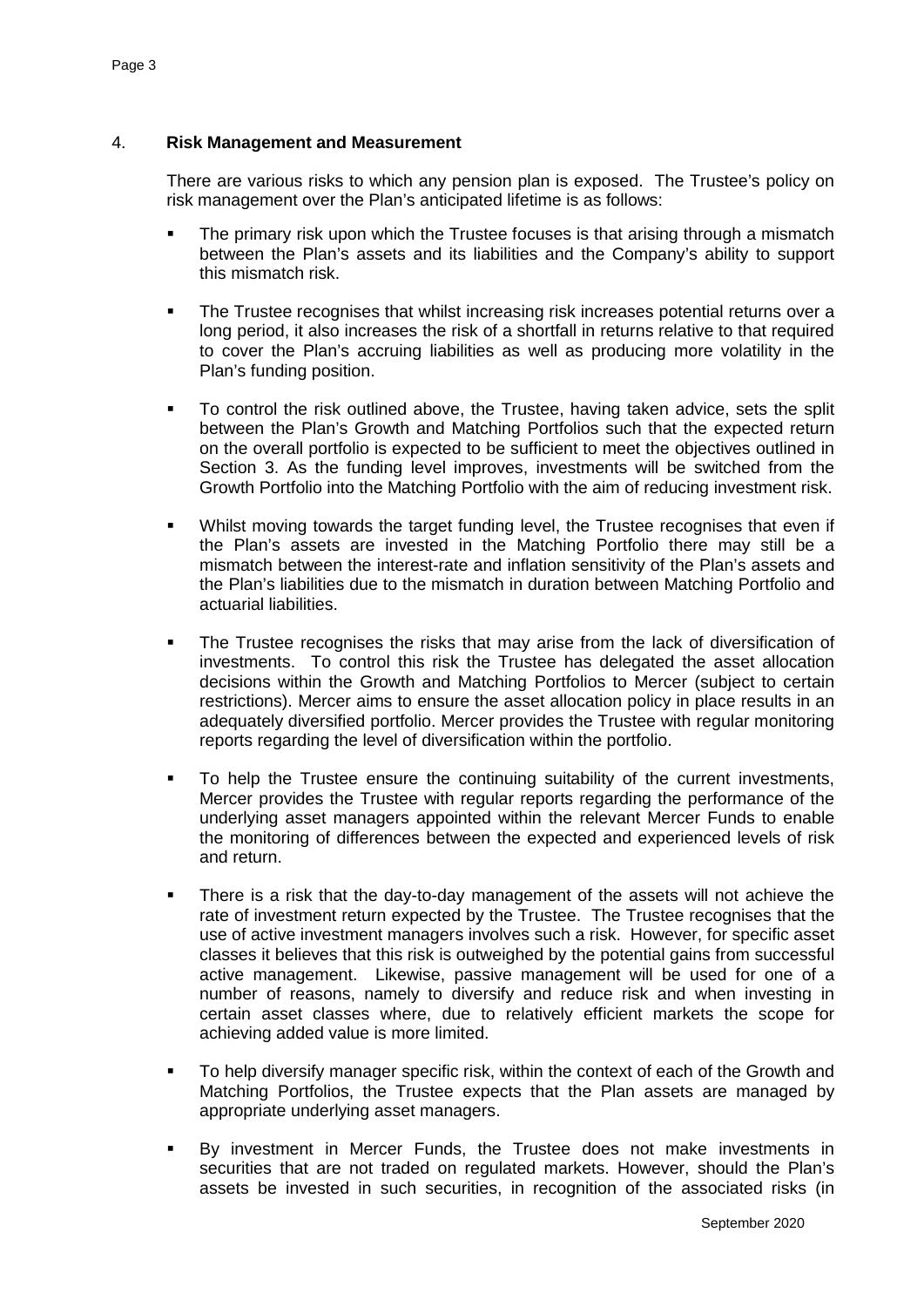particular liquidity and counterparty exposure) such investments would normally only be made with the purpose of reducing the Plan's mismatch risk relative to its liabilities or to improve diversification. In any event the Trustee would ensure that the assets of the Plan are predominantly invested on regulated markets.

- The Trustee recognises that environmental, social and corporate governance concerns, including climate change, have a financially material impact on return. Section 9 sets out how these risks are managed.
- Responsibility for the safe custody of the Plan's assets is delegated to MGIM who has appointed State Street Bank and Trust Company ("State Street") as custodian of the assets invested in their vehicles. MGIM is responsible for keeping the suitability of State Street under ongoing review with the exception of the Private Investment Partners IV Fund where M.M. Warburg & Co is the custodian and Private Investment Partners V Fund where ING Luxembourg S.A. is the custodian.
- Arrangements are in place to monitor the Plan's investments to help the Trustee check that nothing has occurred that would bring into question the continuing suitability of the current investments. To facilitate this, the Investment Committee meets regularly with Mercer and receives regular reports from Mercer on the underlying asset managers. These reports include an analysis of the overall level of risk and return, along with their component parts, to ensure the risks taken and returns achieved are consistent with those expected.

Should there be a material change in the Plan's circumstances, the Trustee will advise Mercer, who will review whether and to what extent the investment arrangements should be altered; in particular whether the current de-risking strategy remains appropriate.

## 5. **Investment Strategy**

 The Trustee, with advice from the Plan's Investment Consultant and Scheme Actuary, reviewed the Plan's investment strategy in 2013. This review considered the Trustee's investment objectives, its ability and willingness to take risk (the "risk budget") and how this risk budget should be allocated and implemented (including de-risking strategies).

Following the review, the key decision was to seek a long term solution to "de-risk" the Plan's assets relative to its liabilities over time using a dynamic trigger based de-risking framework. The Trustee decided to engage Mercer to implement their de-risking strategy by way of its Dynamic De-risking Solution. The approach undertaken relates the asset allocation to the Plan's funding level (on an actuarial basis using a single discount rate of 0.25% p.a. in excess of the appropriate gilt yields i.e. "gilts  $+$  0.25% basis"). The de-risking rule mandates the following practices:

- To hold sufficient growth assets to target 110% funding on a gilts +0.25% basis, which is reviewed annually, by 2034;
- To reduce the volatility in the funding level by reducing un-hedged liability exposures;
- To monitor the progress in the funding level and to capture improvements in the funding level promptly, if they arise.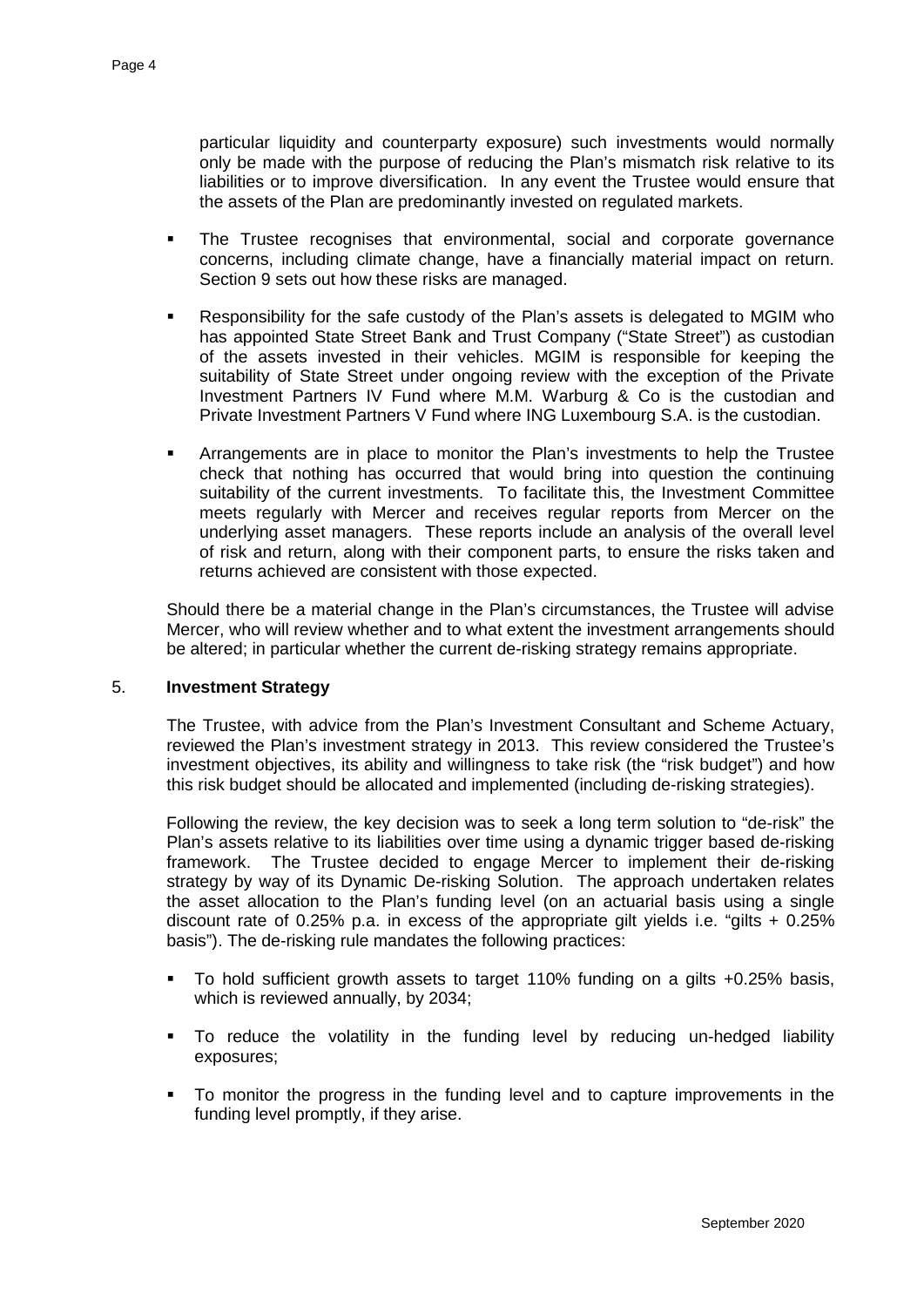The de-risking strategy takes account of the Plan's initial funding level on a gilts +0.25% basis and is based on a model of the progression of the Plan's funding level over the period to 2034.

 The de-risking triggers which form the basis of the Plan's dynamic investment strategy are set out in a separate document – the Investment Policy Implementation Document.

Once the funding level has moved through a band, the asset allocation will not be automatically "re-risked" should the funding level deteriorate. The investment strategy will be reviewed on an annual basis to ensure that the triggers set remain appropriate and amended if required.

The Trustee has delegated the allocation of assets within the growth and matching portfolios to Mercer.

Responsibility for monitoring the Plan's asset allocation and undertaking any rebalancing activity when the range restrictions are breached is delegated to Mercer. Mercer reports quarterly to the Trustee on its rebalancing activities.

#### 6. **Realisation of Investments**

The Trustee on behalf of the Plan holds shares in the Mercer Funds. The investment managers to the Mercer Funds ((including the underlying third party asset managers appointed by MGIE) within parameters stipulated in the relevant appointment documentation, have discretion in the timing of realisation of investments and in considerations relating to the liquidity of those investments

#### 7. **Cash flow and cash flow management**

Cash flows, whether positive or negative, are taken into account by Mercer when it rebalances the Plan's assets in line with the Plan's strategic allocation .Mercer is responsible for raising cash flows to meet the Plan's requirements.

#### 8. **Rebalancing**

Rebalancing ranges have been set within the Growth and Matching Portfolios to ensure the Plan's assets remain invested in a manner which is consistent with the schedule set out in the Investment Policy Implementation Document ("IPID"). The ranges have been designed to ensure that unnecessary transaction costs are not incurred by frequent rebalancing.

In the event of a funding level trigger being breached, the assets will be rebalanced to bring them in line with the reduced Growth Portfolio weight, under the new de-risking band, as defined in the IPID.

#### 9. **ESG, Stewardship, and Climate Change**

The Trustee believes that environmental, social, and corporate governance (ESG) factors may have a material impact on investment risk and return outcomes, and that good stewardship can create and preserve value for companies and markets as a whole. The Trustee also recognises that long-term sustainability issues, particularly climate change, present risks and opportunities that increasingly may require explicit consideration.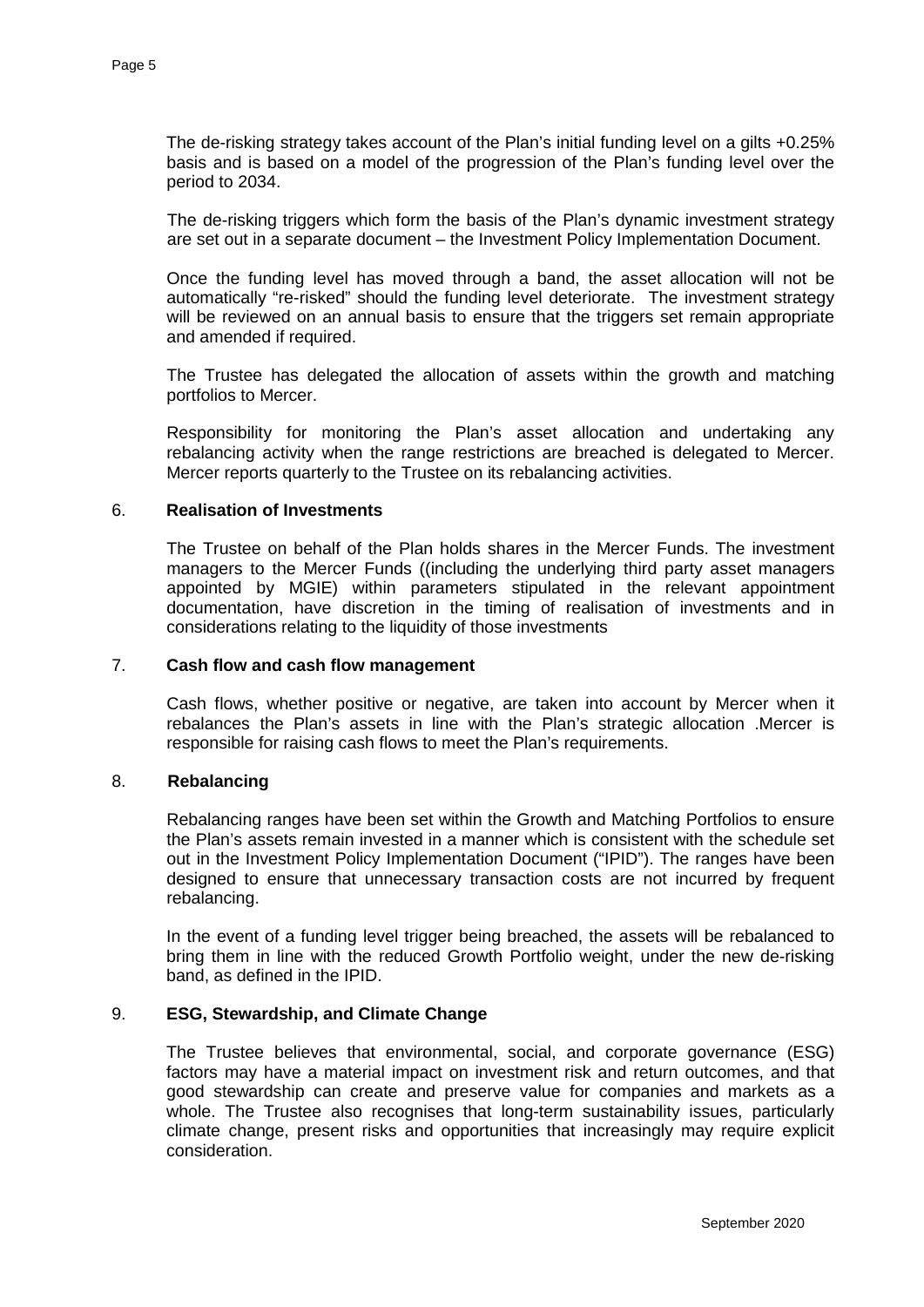As noted above the Trustee has appointed Mercer to act as discretionary investment manager in respect of the Plan's assets and such assets are invested in Mercer Funds managed by MGIE. Asset managers appointed to manage the Mercer Funds are expected to evaluate ESG factors, including climate change considerations, and exercise voting rights and stewardship obligations attached to the investments, in accordance with their own corporate governance policies and current best practice, including the UK Corporate Governance Code and UK Stewardship Code.

The Trustee considers how ESG, climate change and stewardship are integrated within Mercer's and MGIE's investment processes and those of the underlying asset managers in the monitoring process. Mercer and MGIE are expected to provide reporting on a regular basis, at least annually, on ESG integration progress, stewardship monitoring results, and climate-related metrics such as carbon foot printing for equities and/or climate scenario analysis for diversified portfolios.

#### **Member views**

The Trustee does not explicitly consult member views when making investment decisions but regularly updates members via newsletters, by making a copy of the Statement of Investment Principles available on request and through Member Nominated Trustee engagement with members. This position will be kept under review.

#### **Investment Restrictions**

The Trustee has not set any investment restrictions in relation to particular Mercer Funds.

#### 10. **Trustee's policies with respect to arrangements with, and evaluation of the performance and remuneration of, asset managers and portfolio turnover costs**

When engaging Mercer as discretionary investment manager to implement the Trustee's investment strategy outlined in section 5, the Trustee is concerned that, as appropriate and to the extent applicable, Mercer is incentivised to align its strategy and decisions with the profile and duration of the liabilities of the Plan, in particular, long-term liabilities.

As Mercer manages the Plan's assets by way of investment in Mercer Funds, which are multi-client collective investment schemes, the Trustee accepts that they do not have the ability to determine the risk profile and return targets of specific Mercer Funds but the Trustee expects Mercer to manage the assets in a manner that is consistent with the Trustee's overall investment strategy as outlined in section 5. The Trustee has taken steps to satisfy themselves that Mercer has the appropriate knowledge and experience to do so and keeps Mercer's performance under ongoing review.

Should Mercer fail to align its investment strategies and decisions with the Trustee's policies, it is open to the Trustee to disinvest some or all of the assets managed by Mercer, to seek to renegotiate commercial terms or to terminate Mercer's appointment.

To evaluate performance, the Trustee receives, and considers, investment performance reports produced on a quarterly basis, which presents performance information and commentary in respect of the Plan's funding level and the Mercer Funds in which the Trustee is invested. Such reports have information covering fund performance for the previous three months, one-year, three years and since inception. The Trustee reviews the absolute performance and relative performance against a portfolio's and underlying investment manager's benchmark (over the relevant time period) on a net of fees basis.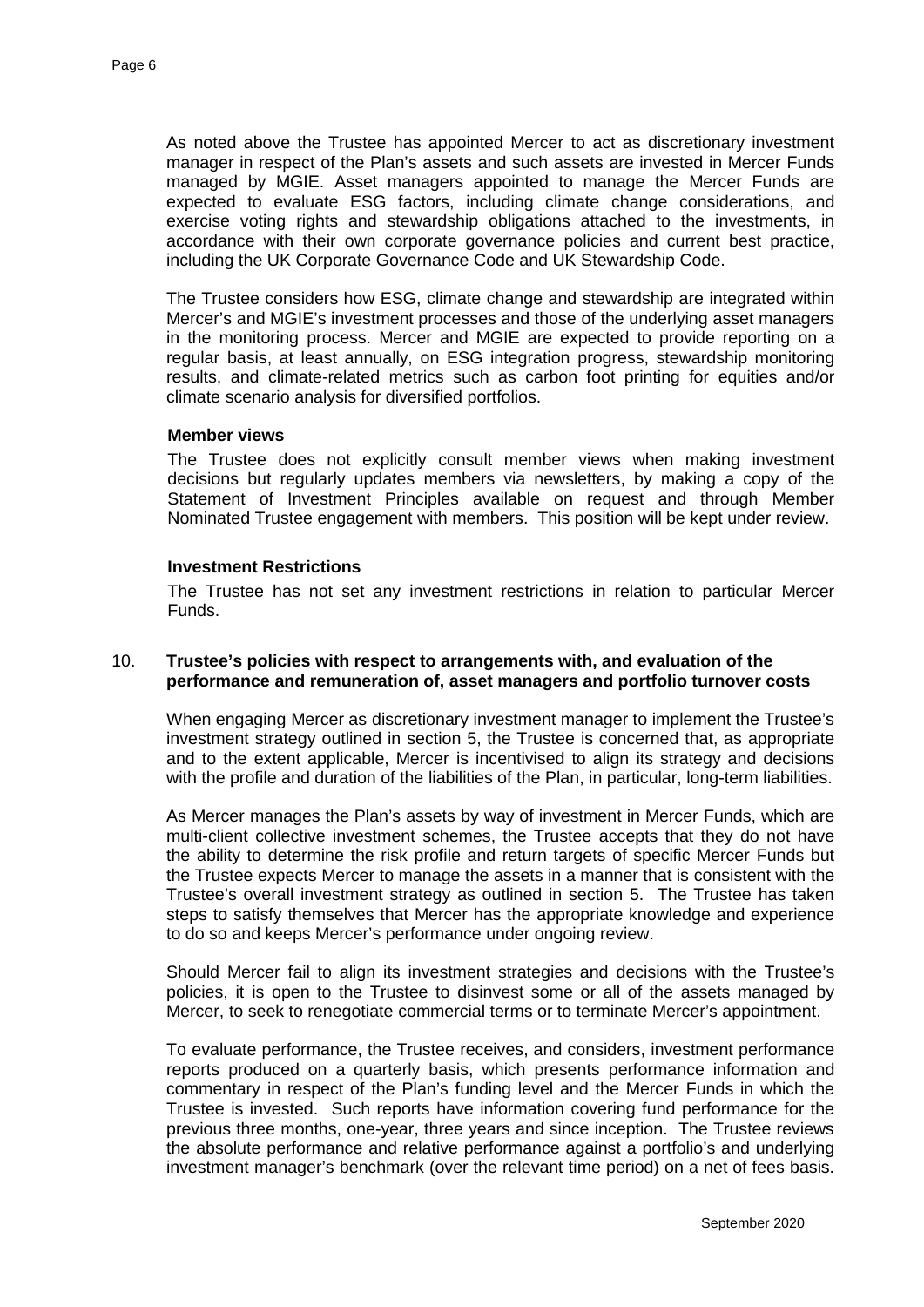The Trustee focuses on the medium to long-term financial and non-financial performance of Mercer and the Mercer Funds.

Neither Mercer, MGIE or Mercer AG make investment decisions based on their assessment about the performance of an issuer of debt or equity. Instead, assessments of the medium to long-term financial and non-financial performance of an issuer are made by the underlying third party asset managers appointed by MGIE and Mercer AG to manage assets within the Mercer Funds. Those managers are in a position to engage directly with such issuers in order to improve their performance in the medium to long term. The Trustee is, however, able to consider Mercer's and MGIE's assessment of how each underlying third party asset manager embeds ESG into their investment process and how the manager's responsible investment philosophy aligns with the Trustee's own responsible investment policy. This includes the asset managers' policies on voting and engagement. Section 9 provides further details of the steps taken, and information available, to review the decisions made by managers, including voting history and the engagement activities of managers to identify decisions that appear out of line with a Mercer Fund's investment objectives or the objectives/policies of the Plan.

The asset managers are incentivised as they will be aware that their continued appointment by MGIE and Mercer AG may be based, at least in part, on their success in meeting expectations.

The Trustee is a long-term investor and is not looking to change their investment arrangements on an unduly frequent basis. However, the Trustee does keep those arrangements under review, including the continued engagement of Mercer using, among other things, the reporting described above.

The Trustee monitors, and evaluates, the fees it pays for asset management services on an ongoing basis taking into account the progress made in achieving its investment strategy objectives as outlined in section 5. Mercer's, and MGIE's, fees are based on a percentage of the value of the Plan's assets under management which covers the design and annual review of the de-risking strategy, and investment management of the assets. In addition, the underlying third party asset managers of the Mercer Funds also charge fees based on a percentage of the value of the assets under management. In some instances, some of the underlying managers may also be entitled to charge fees based on their performance.

Mercer AG fees are charged based on net commitment for the first four years following the final close and, thereafter, by reference to the Net Asset Value of the Mercer Fund.

MGIE reviews the fees payable to third party asset managers managing assets invested in the Mercer Funds on a regular basis with any negotiated fee savings passed directly to the Plan. Mercer's, MGIE's, Mercer AG's and the third party asset managers', fees are outlined in a quarterly investment strategy report prepared for the Trustee, excluding performance-related fees and other expenses involved in the Mercer Funds not directly related with the management fee.

Details of all costs and expenses are included in the Mercer Fund's Supplements, the Report & Accounts and within the Plan's annualised, MiFID II compliant Personalised Cost & Charges statement. The Plan's Personalised Cost & Charges statement also include details of the transaction costs associated with investment in the Mercer Funds.

The Trustee does not have an explicit targeted portfolio turnover range, given the derisking mandate, but rebalancing ranges have been designed to avoid unnecessary